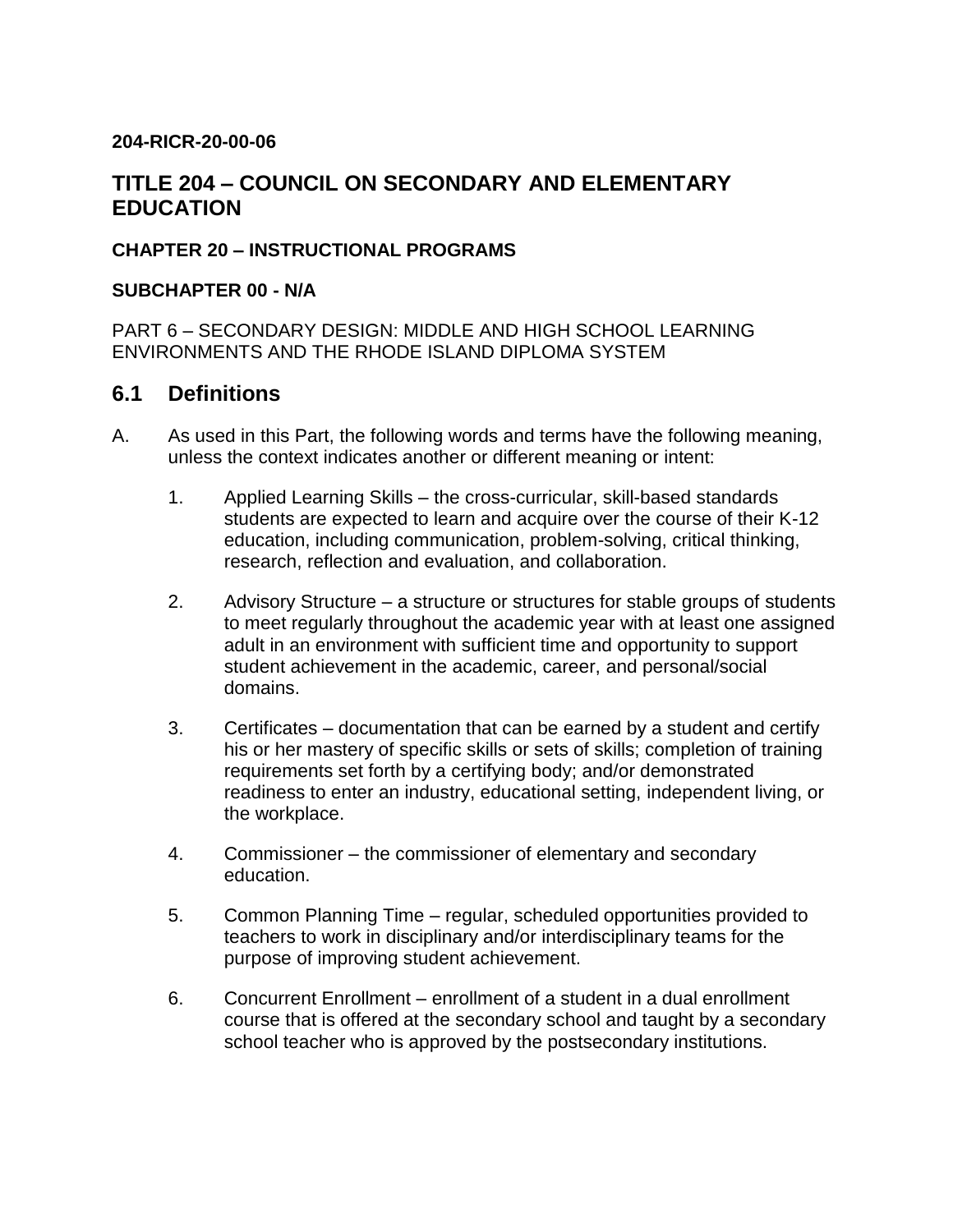- 7. Conjunctive Diploma Requirements the non-compensatory relationship between Rhode Island's diploma requirements, commencing in 2021. The required elements of a diploma include:
	- a. Successful completion of state and local course requirements; and,
	- b. Successful completion of a performance-based diploma assessment.
- 8. Content Standards the knowledge and skills associated with a particular subject area that defines what students need to know and be able to do.
- 9. Core Content Areas English language arts, mathematics, science, social studies, the arts, and technology.
- 10. Course a connected series of lessons and learning experiences that:
	- a. Establish expectations defined by recognized content standards;
	- b. Provide students with opportunities to learn and practice skills; and,
	- c. Include assessments of student knowledge and skills adequate to determine proficiency at the level of academic rigor required by relevant content standards.
- 11. Course Catalog a list of courses offered to students during a given timeframe, typically including course name, description, pre-requisites, and instructor.
- 12. Council Designation a notation on a diploma designating achievement consistent with a standard set for this purpose by the Council on Elementary and Secondary Education. Designations approved by the Council on Elementary and Secondary Education shall include but not be limited to documentation of student achievement of statewide literacy and numeracy standards and documentation of student completion of a defined course of study consistent with a personal learning goal.
- 13. Diploma System the comprehensive set of structures, processes, and policies required in all secondary schools to ensure access to rigorous programming and appropriate supports that prepare all students for success in college, careers, and life.
- 14. Dual Enrollment enrollment of a student in a secondary school while simultaneously enrolled part-time or full-time as a non-matriculating student at a postsecondary institution, such as a community college, college, or university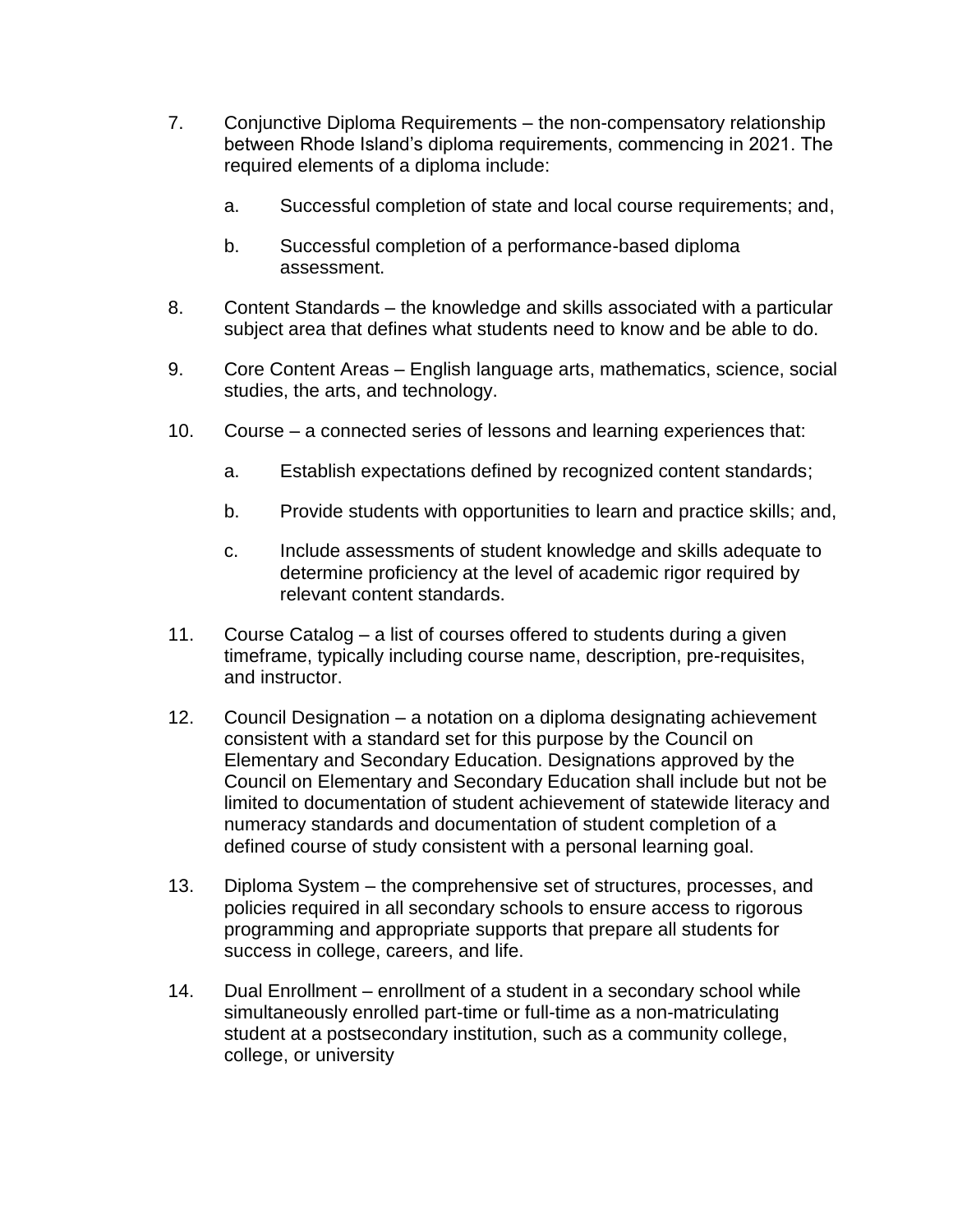- 15. Guaranteed and Viable Curriculum curriculum that provides both the opportunity and time for students to learn. It ensures that the curriculum is implemented consistently by all teachers to all students. It is based on a commitment from the districts and its schools that the written, taught, and learned curriculum is aligned so that all students learn agreed-upon standards. See Basic Educational Program, 204-RICR-10-00-13.1.
- 16. Individual Learning Plan (ILP) a planning and monitoring tool that customizes and directs students' goals and development in three domains: academic, career, and personal/social.
- 17. Literacy the ability to read, write, speak, and listen in order to communicate with others effectively, as well as the ability to think and respond critically and to process complex information across content areas.
- 18. Local Education Agency (LEA) a public board of education/school committee or other public authority legally constituted within the State for either administrative control or direction of one or more Rhode Island public elementary schools or secondary schools.
- 19. Numeracy the ability to use and communicate about numbers and measures with a range of mathematical techniques in order to solve quantitative or spatial problems in a range of real-world contexts.
- 20. Performance-Based Diploma Assessment multifaceted assignments that serve as a culminating demonstration of a student's applied learning skills and knowledge of one or more content areas.
- 21. Personalization a diverse variety of educational programs, learning experiences, instructional approaches and academic support strategies that are intended to address the distinct learning needs, interests, aspirations or cultural backgrounds of individual students.
- 22. Proficiency a defined level of knowledge and skills that are expected to be learned signaling that a student is well prepared to progress to the next lesson, course, grade level, or to receive a diploma.

# **6.2 Ensuring grade level literacy and numeracy for all secondary Rhode Island students**

A. Each local education agency (LEA) shall ensure that all of its secondary students are proficient in literacy and numeracy. LEAs shall ensure student proficiency by providing access to a guaranteed and viable curriculum, monitoring each student's progress toward proficiency in literacy and numeracy, and providing sufficient academic, career, and personal/social supports to ensure that all secondary students become proficient.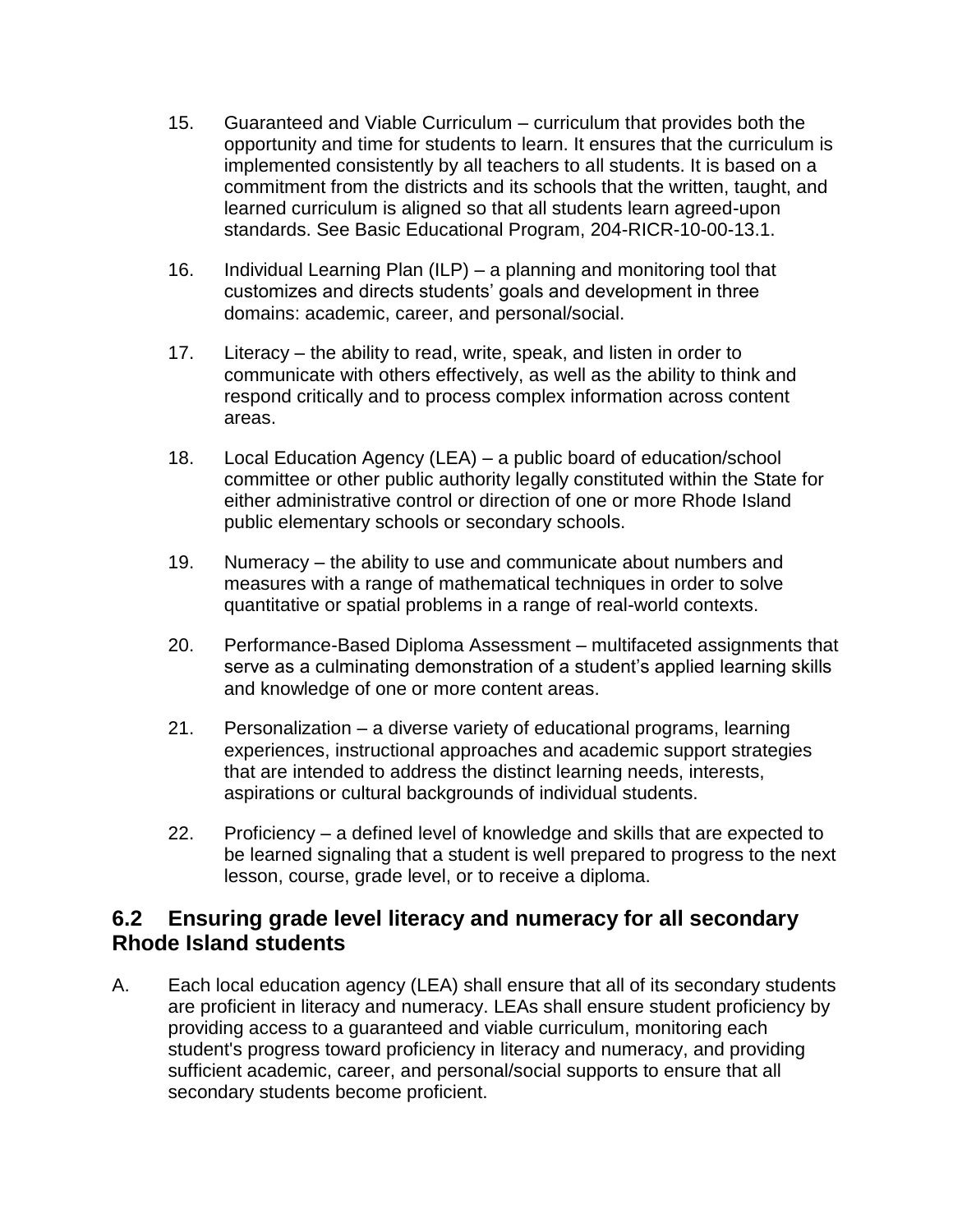## **6.2.1 Assessing literacy and numeracy proficiency levels of secondary students**

- A. Each LEA in Rhode Island shall evaluate the literacy and numeracy levels of all secondary students. All LEAs shall develop a screening/review process that utilizes state and local assessments to identify students in need of additional diagnostic assessment and instructional support.
- B. LEAs shall diagnostically assess all secondary who have been identified through this screening process described herein as performing below grade level to determine and assign appropriate instructional strategies and intervention. The LEAs shall be responsible for costs associated with test procurement, administration, and interpretation. The Commissioner may authorize the use of suitable state or federal funds for such purpose.

## **6.2.2. Improving literacy and numeracy for secondary students performing below grade level**

- A. Each LEA shall initiate interventions for every student functioning below levels of expected performance for their grade based on the assessments required under § 6.2(B) of this Part. Any student who continues to fall below grade level and/or fails to attain proficiency in literacy or numeracy in subsequent years shall continue to receive specialized intervention and supports.
- B. Ensuring grade level literacy and numeracy is the responsibility of each LEA and shall include instruction and the provision of school-wide, targeted and intensive supports. Intervention and support for students performing one or more years below grade level shall be documented within the student's Individualized Learning Plan (ILP).
- C. Each LEA shall ensure that all students who are not demonstrating proficiency as measured by state-adopted math and literacy standards will attain and maintain performance that allows them to engage in grade appropriate curriculum. LEAs shall have mechanisms in place that:
	- 1. Identify and support students who are not making progress in literacy and mathematics as measured by local and state assessment data; and
	- 2. Provide universal student access to a guaranteed and viable curriculum aligned to state adopted standards; and,
	- 3. Ensure that all grade levels work collaboratively to transition students between schools within and across LEAs.
- D. All LEAs shall maintain documentation of the effectiveness of specific literacy and mathematics strategies and programs that have been implemented.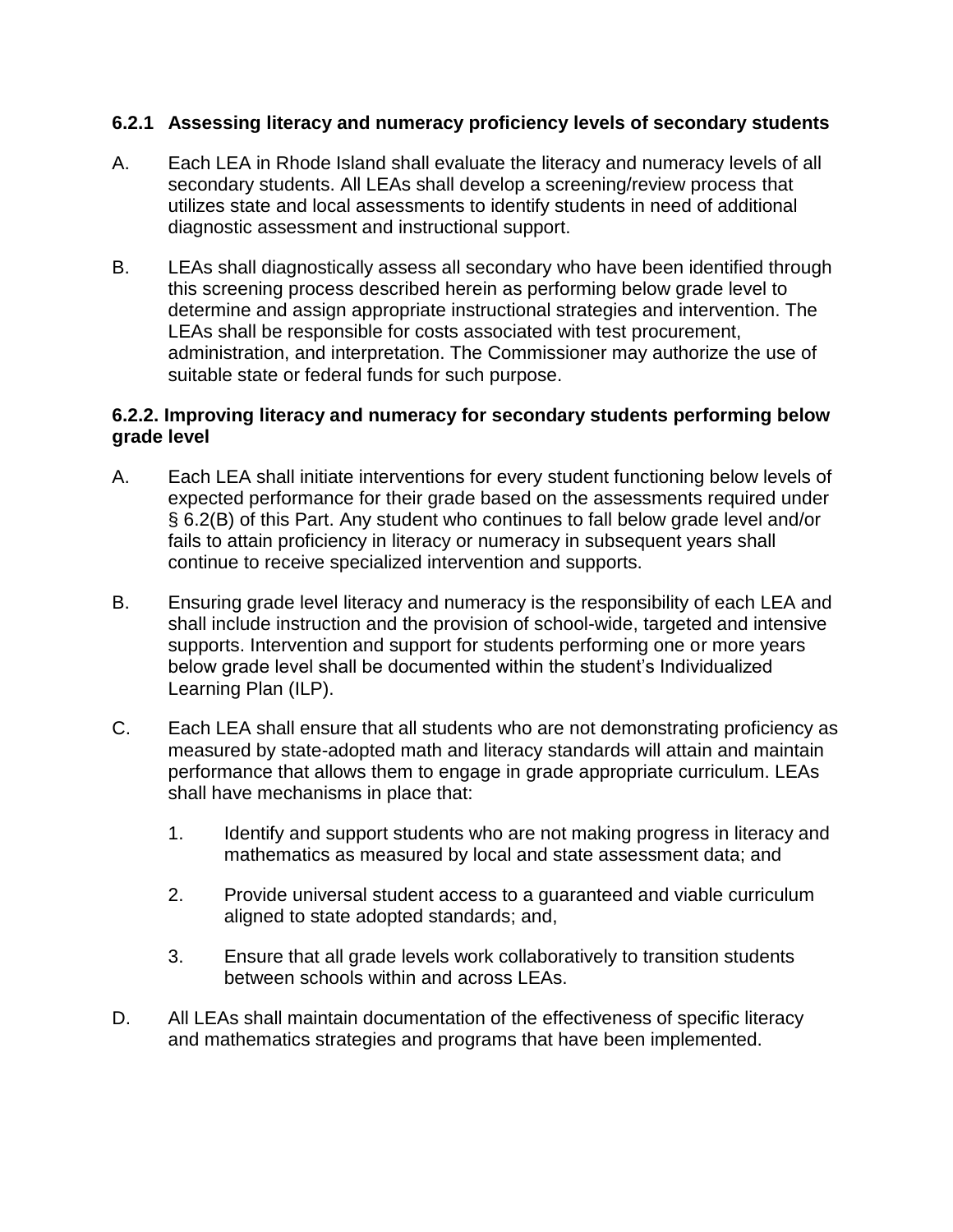# **6.3 Rhode Island Diploma System**

- A. Diploma eligibility shall be derived from a conjunctive review of two sources of evidence:
	- 1. Successful course completion in conformance with § 6.3.1 of this Part.
	- 2. Successful completion of at least one performance-based diploma assessment as described in § 6.3.2 of this Part.
- B. In order to be eligible for a diploma, students must meet state and local requirements in § 6.3(A) of this Part.
- C. No earlier than the class of 2017, LEAs may choose to include the state assessment or other standardized assessment as a graduation requirement in addition to the requirements in  $\S$  6.3(A)(1) and (2) of this Part.
- D. LEAs shall provide students with multiple opportunities and appropriate supports to meet local graduation requirements adopted in compliance with this Part and to prepare for post-secondary academic and career goals.
- E. Each Rhode Island school committee shall adopt graduation requirements consistent with §§ 6.3.1, 6.3.2, 6.3.3, 6.3.4 and 6.3.5 of this Part in LEA policy and shall maintain documentation of these policies.

## **6.3.1 Coursework requirements**

- A. LEAs shall formally adopt coursework graduation requirements that apply to all students within the LEA and require successful completion of at least twenty courses.
- B. The twenty courses must include demonstration of proficiency, as defined by the LEA and aligned with appropriate high school content standards in the six core content areas: English language arts, math, science, social studies, the arts, and technology.
	- 1. All courses shall be aligned to state adopted high school standards or locally adopted national standards in those content areas for which there are no state standards.
	- 2. All courses must be of sufficient scope and rigor to allow students to achieve high school level proficiency, as determined by the LEA.
	- 3. Successful completion of a course shall include demonstration of the knowledge, skill, and competencies outlined in the course learning objectives.
- C. The twenty courses must include the following content-area courses: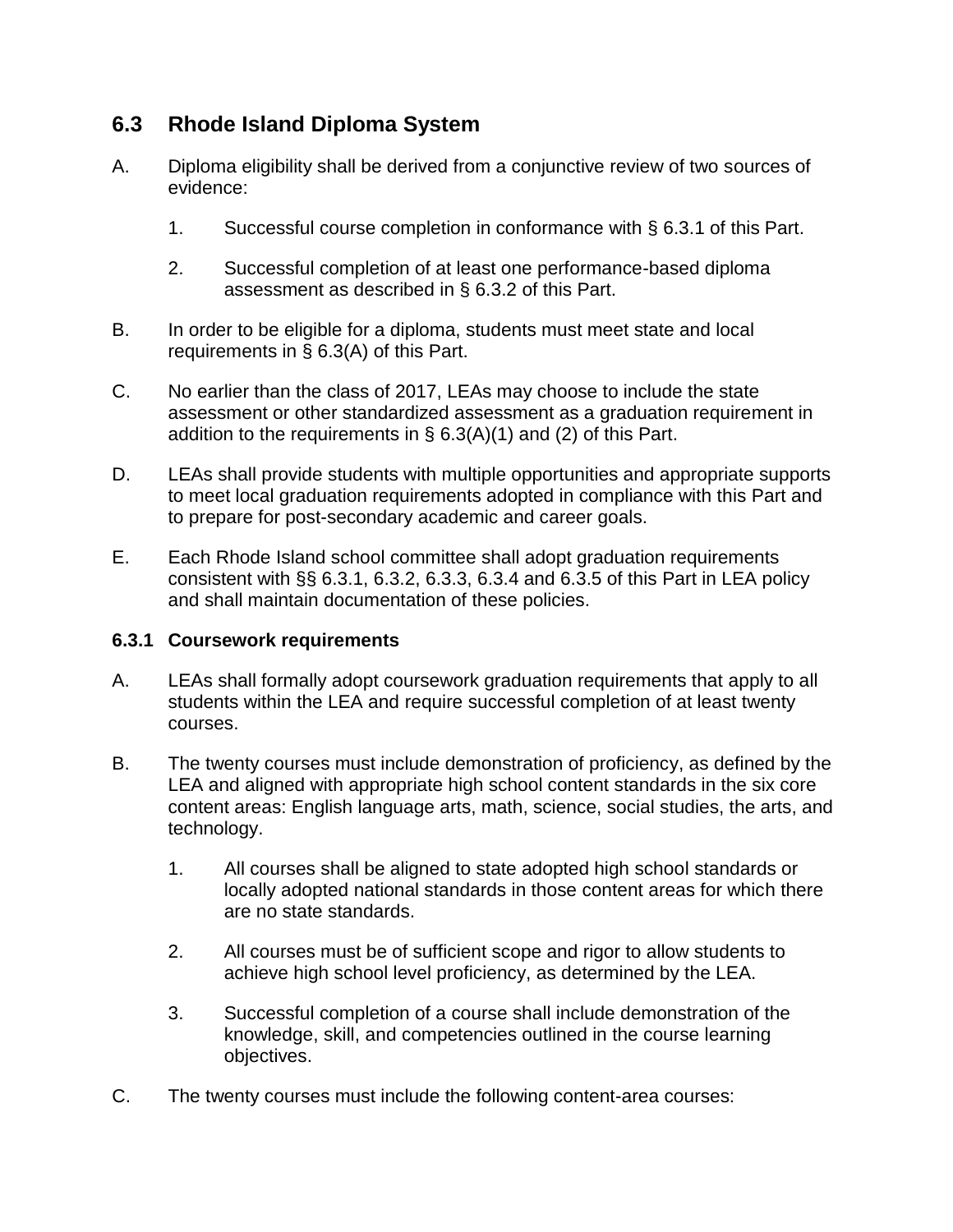- 1. Four courses of English language arts;
- 2. Four courses of mathematics;
- 3. Three courses of science; and,
- 4. Three courses of history/social studies.
- 5. Pursuant to LEA policies and applicable state law, the additional six required courses are presumed to include, but not limited to world languages, the arts, technology, physical education, and health.
- D. Designation as a content-area course, e.g. "mathematics" or "science," shall be an LEA decision based upon alignment to relevant state adopted standards or, in those content areas not defined by state-adopted standards, other recognized content standards. LEAs may integrate multiple core or other content areas and associated learning standards into a single course for the purpose of meeting coursework requirements.
- F. The selection and scheduling of courses shall be consistent with the needs of the individual student and, to the maximum degree possible, the student's individual learning plan (ILP).
- G. LEA graduation requirements must satisfy all curricular requirements set forth in General Laws and applicable Council on Elementary and Secondary Education regulations.
- H. Students can meet the requirements set forth in this Section, inclusive of the fourteen content-area course requirements, through courses within stateapproved career and technical programs, expanded learning opportunities, dual enrollment, concurrent enrollment, on-line learning, experiential learning opportunities, and other non-traditional academic and career-readiness learning experiences.
- I. Recognition of learning opportunities as fulfilling the coursework graduation requirements in this Section is a local decision and shall be predicated on alignment to state adopted content-area standards and/or other relevant national and/or industry standards. Course catalogs should clearly indicate courses that can fulfill content-area course requirements.
- K. Students who achieve modified proficiency standards applied to coursework requirements for students determined to be eligible for the alternate assessment under federal law, state rules and regulations, and as noted in the student's Individualized Education Plan (IEP), may, at LEA discretion, be awarded a diploma for graduation purposes.

#### **6.3.2 Performance-based diploma assessments**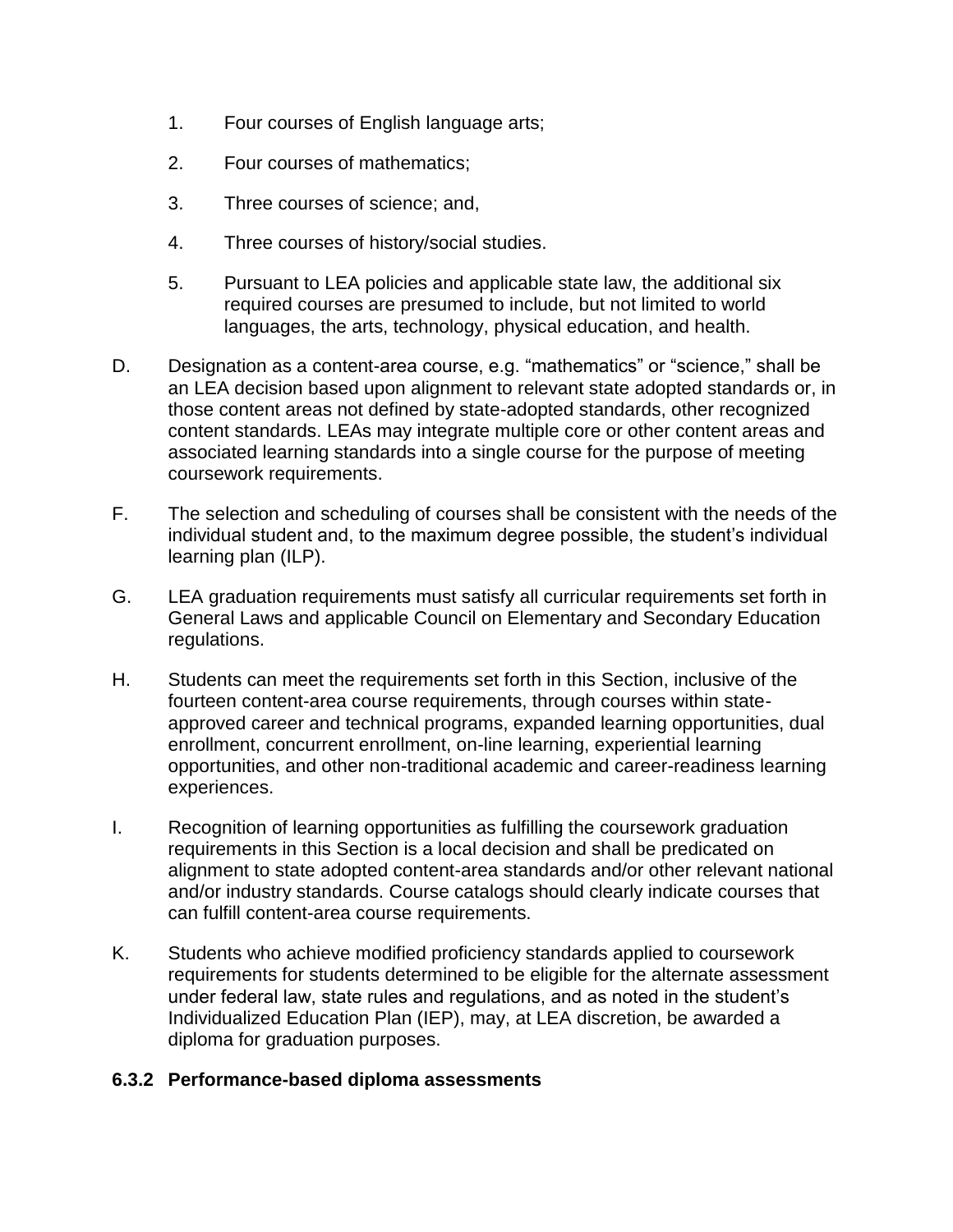A. Students shall successfully complete at least one performance-based diploma assessment. Successful completion of performance-based diploma assessments shall include demonstrations of both applied learning skills and proficiency in one or more content areas. All performance-based diploma assessments shall be evaluated utilizing an LEA-defined scoring criteria aligned with high school level state-adopted content standards and applied learning standards and/or other relevant nationally-recognized content standards.

## **6.3.3 Appeals process for graduation decisions**

A. Students and families shall have the right to appeal graduation decisions through locally managed appeals policies and processes. Locally managed appeals processes shall consider all valid sources of evidence that demonstrate and document student proficiency at a level commensurate with the requirements set forth in this Part. LEAs shall maintain documentation on locally managed appeals criteria, processes, and outcomes.

### **6.3.4 Council designations**

- A. Commencing with the graduating class of 2021, LEAs shall include a designation notation on permanent high school transcripts and on the diplomas of all students who meet Council-defined criteria. The Council shall determine:
	- 1. Designations available statewide; and,
	- 2. The level of achievement necessary for a Council Designation.
- B. Designations approved by the Council shall include, but not be limited to documentation of student achievement of a statewide literacy and numeracy standard and documentation of student completion of a course of study consistent with a personal learning goal.
- C. LEAs shall provide students with multiple opportunities and appropriate supports to meet designation requirements.
- D. LEAs are authorized to award additional locally-developed designations.

## **6.3.5 Alternate recognition of high school accomplishment**

A. LEAs are authorized to recognize any student who has satisfactorily completed specific courses or other standards-based activities within the high school course of study, as defined by the LEA. Alternate recognition certificates shall not be considered a diploma. Alternate recognition certificates shall document academic achievement, technical skills, work readiness, and life skills of the student and may be included as part of a student's transition plan to post-secondary academic or work training programs.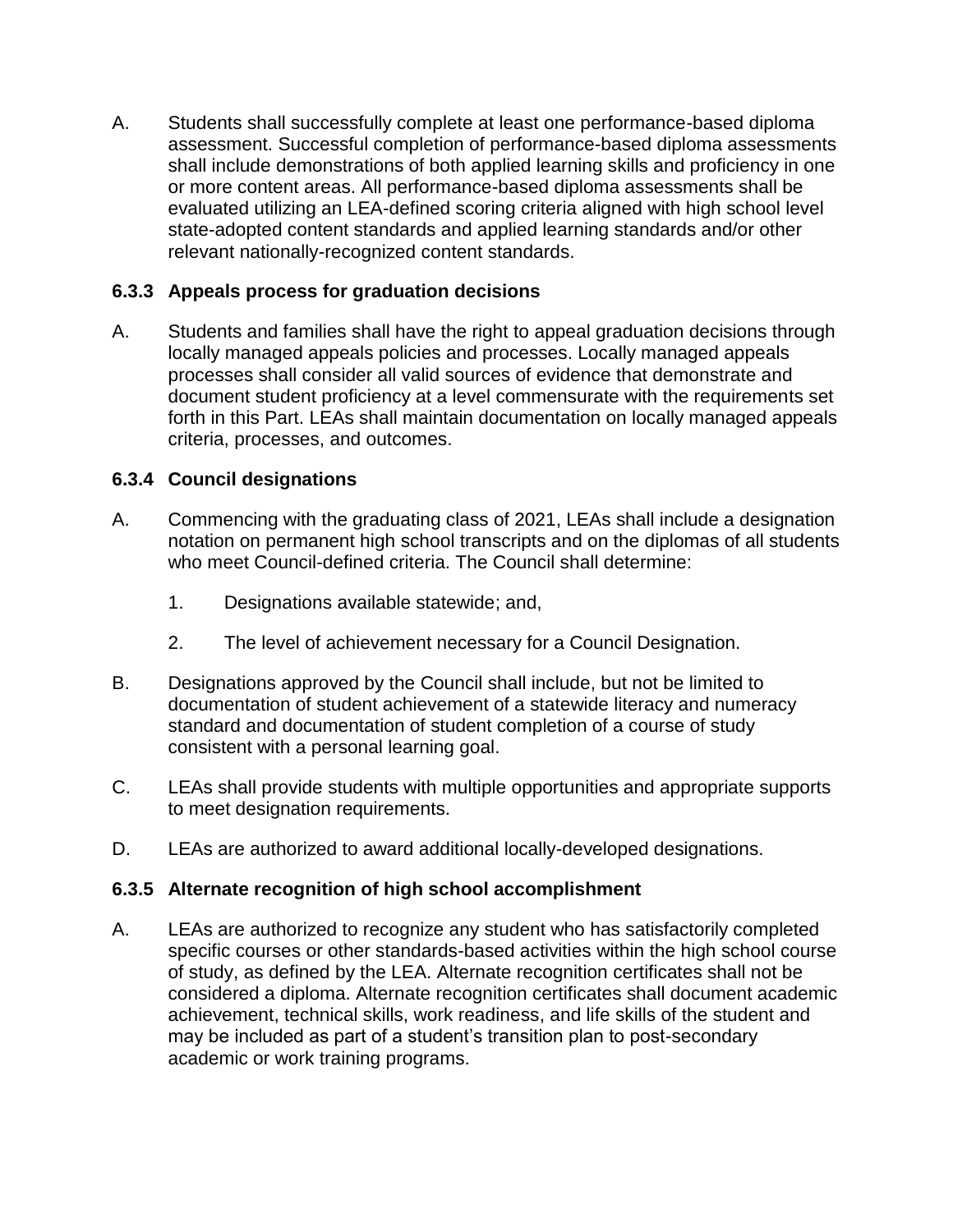#### **6.3.6 Council on Elementary and Secondary Education approved diploma system**

- A. The Commissioner reserves the right to establish protocols and criteria for reviewing LEA diploma systems to ensure that they are in compliance with all elements of this Part.
- B. The LEA is responsible for maintaining all records that demonstrate compliance with this Part.
- C. The Commissioner shall develop a progressive system of monitoring and accountability to ensure LEA implementation and compliance with this Part.

#### **6.3.7 Local educational agency notification to students, families, and community members of the requirements for graduation**

- A. All notices in this Section must be provided in a format accessible to family and students.
	- 1. LEAs shall provide full and effective notice of the state and local graduation requirements to administrators, teachers, students, families, and members of the community. Full and effective notice of the requirements for graduation and Council designations must be provided to students and their families no later than October 1 in the year in which said students enter the ninth grade (or at the time of enrollment into the LEA), after which the local and state diploma system requirements shall not be altered for the affected class. LEAs shall provide notice of the requirements to students enrolled by the LEA in non-public schools or programs and to students attending school in juvenile correction programs.
	- 2. LEAs shall provide notification annually of the process by which parents/guardians can access their child's individual learning plan, including information regarding their child's progress toward graduation and Council designation requirements.
	- 3. In the event that a student is in jeopardy of not earning a diploma, the LEA must maintain a record of multiple and timely individual notices to the student and his/her family that include:
		- a. Clear notification of the student's academic status; and,
		- b. The opportunity to meet and discuss the student's academic program, support, and planned interventions; and,
		- c. Regular updates of student performance and progress.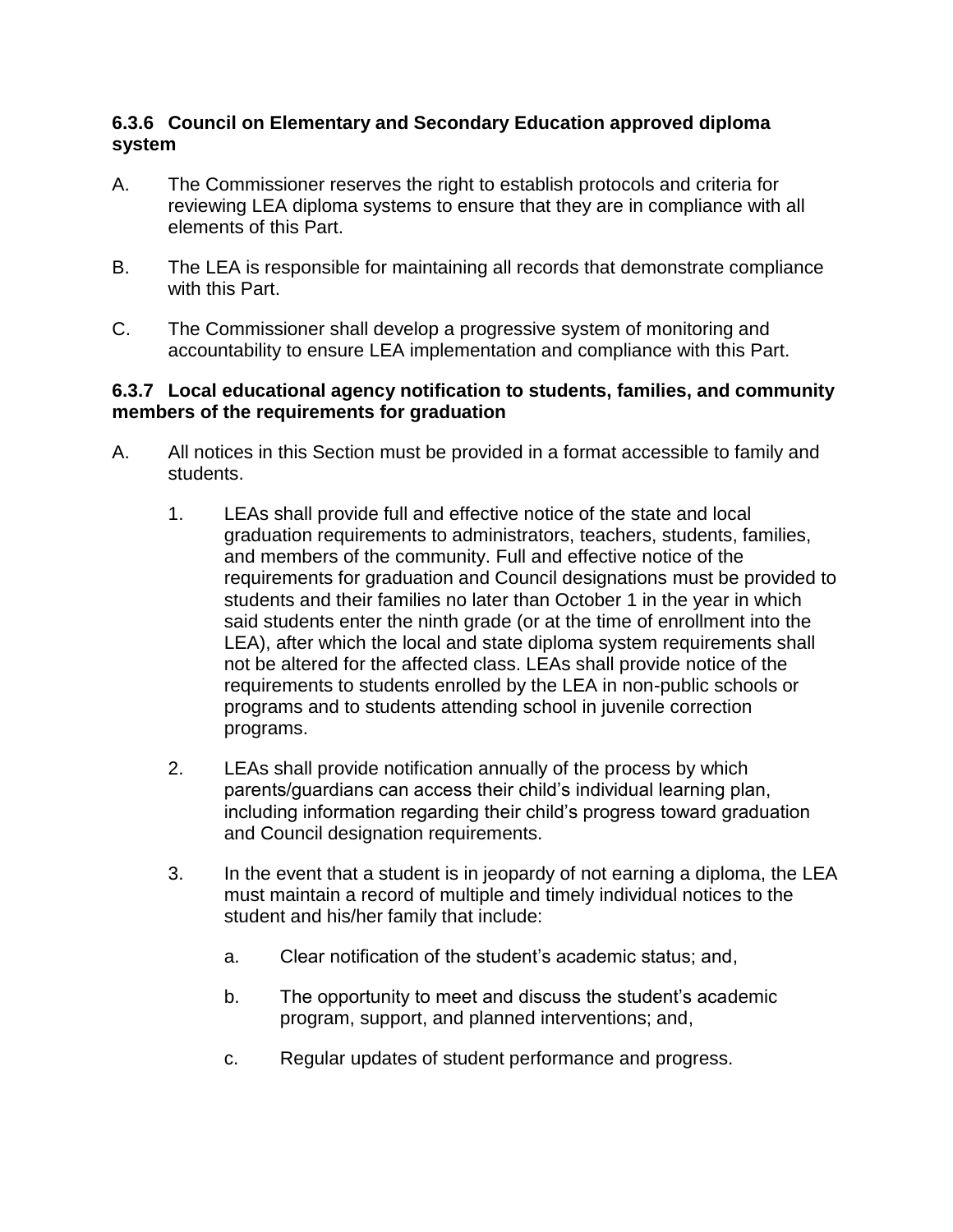B. LEA failure to provide student and family notifications in the manner set forth in this Section may be addressed through locally managed appeals processes but shall not be presumed to result in the awarding of a diploma.

# **6.4 Middle level and high school supports to students**

#### **6.4.1 Supports for students**

- A. Every student enrolled in Rhode Island public schools has the right to an appropriate and individualized opportunity to achieve proficiency as defined the LEA and in accordance with this Part. For many students, that opportunity will require additional research-based supports from the LEA.
- B. The range of necessary support mechanisms must include:
	- 1. Beginning no later than entry into sixth grade, each student shall have an individual learning plan (ILP) as described in § 6.4.3 of this Part. The ILP shall coordinate with the following documents, programs, and plans as appropriate: Individual Educational Program, Section 504 Plan, Personal Literacy Plan, Response to Intervention, Transition plans, and English learner services.
	- 2. LEAs shall utilize a research-based early warning system to identify students at risk for academic failure and dropout. Identification of students at risk shall occur no later than the sixth grade year (or at the time of enrollment for students enrolling into the LEA after the sixth grade year). LEAs shall communicate regularly with the families of students identified through the early warning system, including providing them with information about the support provided to and progress being made by the student, as described in § 6.3.7 of this Part.
	- 3. LEAs shall be responsible for providing additional academic and instructional support and research-based interventions for all students not on track to meet the diploma requirements established by §§ 6.3.1 and 6.3.2 of this Part. Students failing to reach the required level of proficiency as established locally and in accordance with this Part shall be provided a support plan, including the types and duration of academic and educational supports and academic performance targets necessary for earning a diploma. Support plans shall be documented in the ILP and may address academic weaknesses in course performance and/or performance-based diploma assessments. Other academic and instructional supports shall also be documented in the student's ILP.
- C. All students are expected to present evidence of successful completion of the applicable graduation requirements set forth in §§ 6.3.1, 6.3.2, and 6.3.4 of this Part to be eligible for a diploma or Council designation, respectively. Students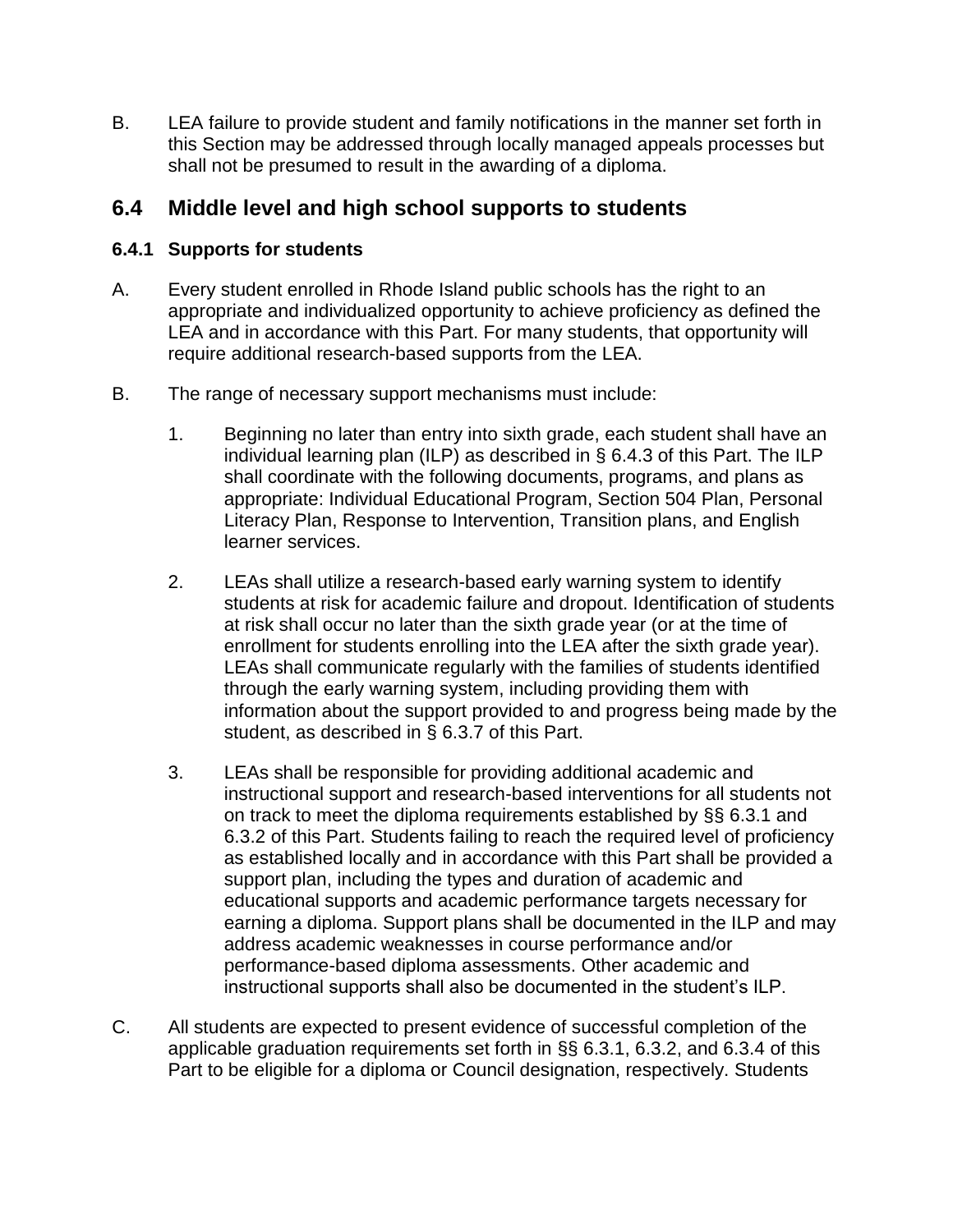with disabilities have the right under federal law to remain in school until the age of 21.

D. LEA failure to provide the supports set forth in this Section may be addressed through locally managed appeals processes but shall not be presumed to result in the awarding of a diploma.

#### **6.4.2 Requirement for personalized learning environments**

- A. All middle-level schools and high schools shall implement strategies for creating personalized learning environments, including the provision of a structure by which every student is assigned a responsible adult, in addition to a school counselor, who is knowledgeable about that student's academic, career, and social/personal goals. These personalization strategies must ensure a collective responsibility for individual students.
- B. Structures for personalization at the middle level shall be an integral component of the student program in each LEA, inclusive of but not limited to advisory structures.
- C. LEAs shall maintain documentation of the effectiveness of such personalization strategies.

## **6.4.3 Individual Learning Plan (ILP)**

- A. LEAs are responsible for developing a student ILP process beginning no later than the sixth grade to help students identify and meet their academic, career, and personal/social goals. The ILP shall document the student's academic and applied learning interests and learning supports that culminate in graduation, Council designation and preparation for post-secondary success. The ILP shall document additional educational opportunities to help students reach their goals.
- B. The ILP process shall provide regular and ongoing opportunities for students to review and revisit their goals with the guidance of responsible adults, including parents or legal guardians. In order to ensure the use of the ILP in coordinating appropriate supports, access to courses, and additional learning opportunities necessary to support students in meeting their goals, ILP reviews must occur not less than twice in each school year and during key transition periods including middle to high school and high school to post-secondary placement.
- C. LEAs shall maintain documentation of the effectiveness of their ILP process.

## **6.4.4 Professional development**

A. All certified educators in middle-level and high schools shall participate in at least fifteen hours of ongoing professional development annually, focused on the priority areas of literacy and numeracy throughout the curriculum, graduation by proficiency, and personalization. Professional development shall be informed by